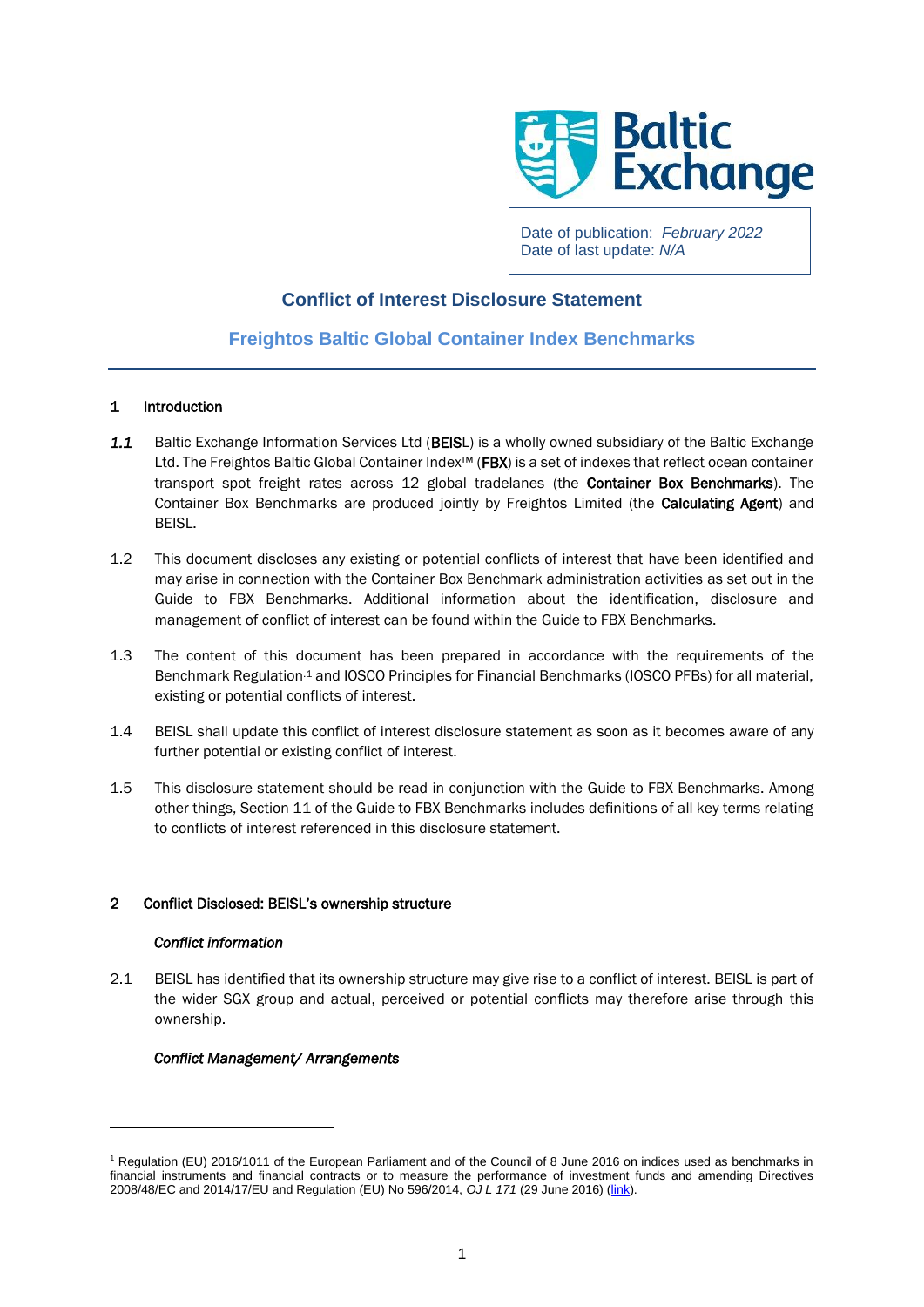- 2.2 BEISL has implemented adequate arrangements in order to avoid or effectively manage these potential conflicts of interest to the greatest extent possible. Such mitigation measures include (but are not limited to):
	- i. Segregating the activities of BEISL from SGX by virtue of the fact that it is a wholly owned subsidiary of Baltic Exchange Ltd;
	- ii. Ensuring that BEISL is governed by its own exclusive board of directors and that there are no individuals which are involved in both the provision of benchmarks for BEISL and the SGX Group;
	- iii. Requiring members of the governance structures of BEISL and SGX to declare any conflict in accordance with the Terms of Reference of the governance structure;
	- iv. Disclosing any relevant circumstances where SGX may be a stakeholder which may give rise to a conflict of interest; and
	- v. Undertaking ongoing review of any circumstances which may pose a conflicts of interest risk.

# 3 Conflict Disclosed: BEISL Board

### *Conflict information*

3.1 BEISL has identified that there may be a potential conflict of interest between the personal interests of the members of the BEISL Board and BEISL itself.

## *Conflict Management/ Arrangements*

- 3.2 BEISL has implemented adequate arrangements in order to effectively manage this potential conflict of interest to the greatest extent possible. Such mitigation measures include (but are not limited to):
	- i. Setting Conflicts of Interest as a standing agenda item for all Board meetings which enables Board members to disclose any conflicts of interest they may have and recuse themselves from voting on the impacted matter;
	- ii. Ensuring that BEISL's board members are not subject to a remuneration and performance evaluation that creates a conflict of interest;
	- iii. Requiring all BEISL's board members to declare whether they have any interests or business connections that may compromise BEISL as a benchmark administrator;
	- iv. Subjecting all BEISL's board members to the BEISL Personal Account Dealing Policy which prohibits employees from contributing to a benchmark determination by way of engaging in bids, offers or trades on a personal basis or on behalf of market participants; and
	- v. Undertaking an annual review of the BEISL's board members with a view to identifying any potential for conflicts of interest.

# 4 Conflict Disclosed: BEISL Oversight Function (BOF)

### *Conflict information*

4.1 BEISL is obliged by law to establish an oversight function which is responsible for providing oversight of the overall functioning of the BEISL benchmark administration business. Amongst other matters,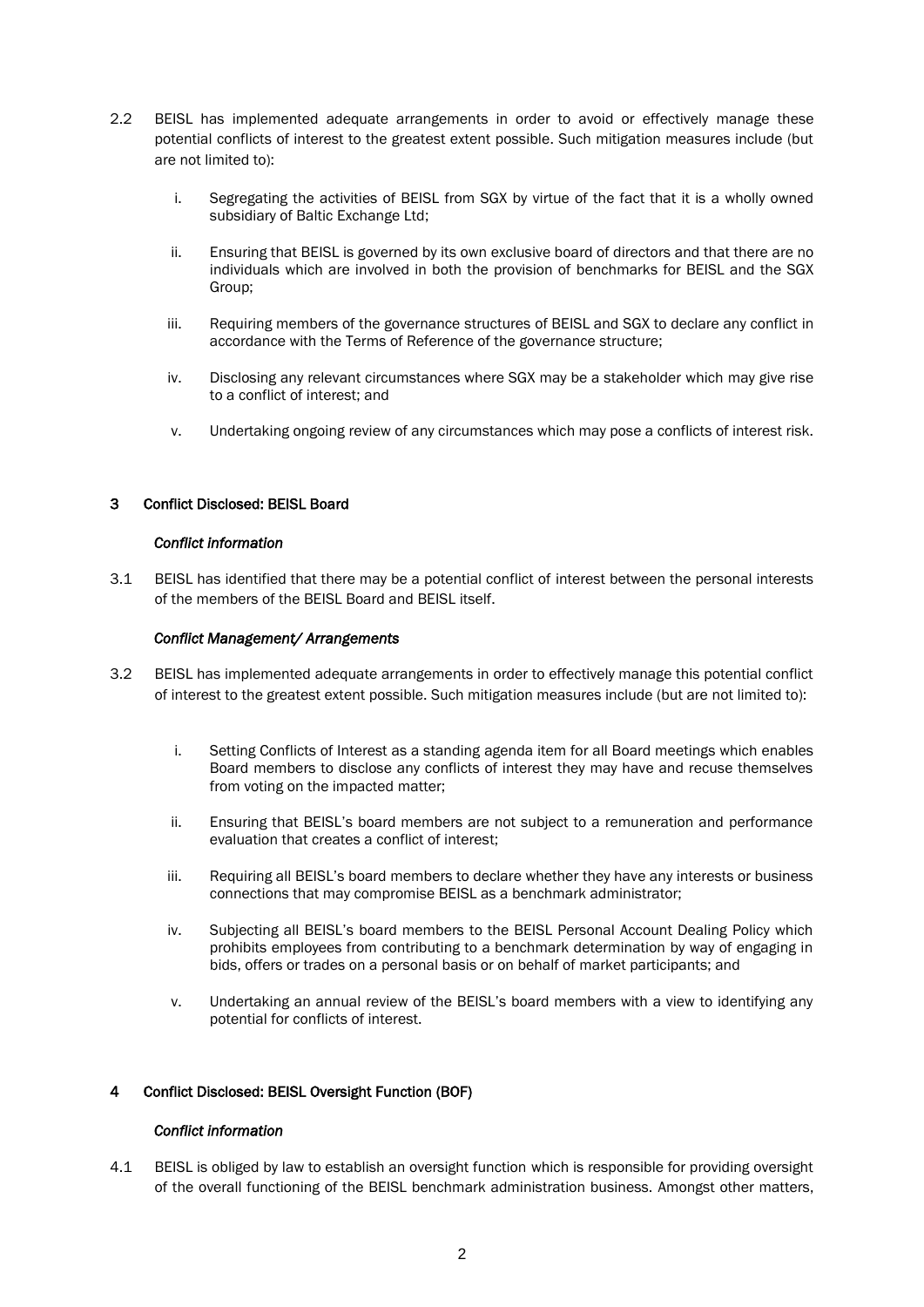the BOF oversees the implementation of BEISL's control framework, BEISL employees and Calculating Agent's adherence to the Guide to FBX Benchmarks, audit assessment and review and reporting to the FCA of any misconduct. BEISL has identified that there may be a potential conflict of interest between the personal interests of the members of the BOF and BEISL itself.

## *Conflict Management/ Arrangements*

- 4.2 BEISL has implemented adequate arrangements in order to effectively manage any potential conflict of interest to the greatest extent possible. Such mitigation measures include (but are not limited to):
	- i. At appointment, requiring all BOF members to declare whether they have any interests or business connections that may compromise BEISL as a benchmark administrator;
	- ii. Setting Conflicts of Interest as a standing agenda item for all BOF meetings which enables BOF members to disclose any conflicts of interest they may have and recuse themselves from voting on the impacted matter; and
	- iii. Undertaking an annual review of the BOF with a view to identify and consider any potential for conflicts of interest.

# 5 Conflict Disclosed: Baltic employees directly involved in the benchmark determination and administration process

### *Conflict information*

5.1 BEISL employees directly involved in the benchmark determination and administration process are privy to confidential information in their roles. This confidential information includes the determined benchmark rate received from the Calculating Agent. A potential conflict of interest arises in the use of this confidential information.

### *Conflict Management/ Arrangements*

- 5.2 BEISL has implemented adequate arrangements in order to effectively manage this potential conflict of interest to the greatest extent possible. Such mitigation measures include (but are not limited to):
	- i. Subjecting all BEISL staff to the Baltic Staff Handbook which contains the Baltic's policy on staff conflicts and confidentiality;
	- ii. Requiring all BEISL staff to undertake regular training in respect of the procedures for identifying, managing and escalating conflicts, including personal conflicts;
	- iii. Ensuring that BEISL's employees are not subject to a remuneration and performance evaluation that creates a conflict of interest;
	- iv. Requiring all employees to declare whether they have any interests or business connections that may compromise BEISL as a benchmark administrator;
	- v. Requiring all employees declare any personal financial interest that may reference BEISL benchmarks;
	- vi. Subjecting all staff to the BEISL Personal Account Dealing Policy which prohibits employees from contributing to a benchmark determination by way of engaging in bids, offers or trades on a personal basis or on behalf of market participants;
	- vii. Putting in place Chinese walls to physically separate the operations of BEISL and other business functions within Baltic; and